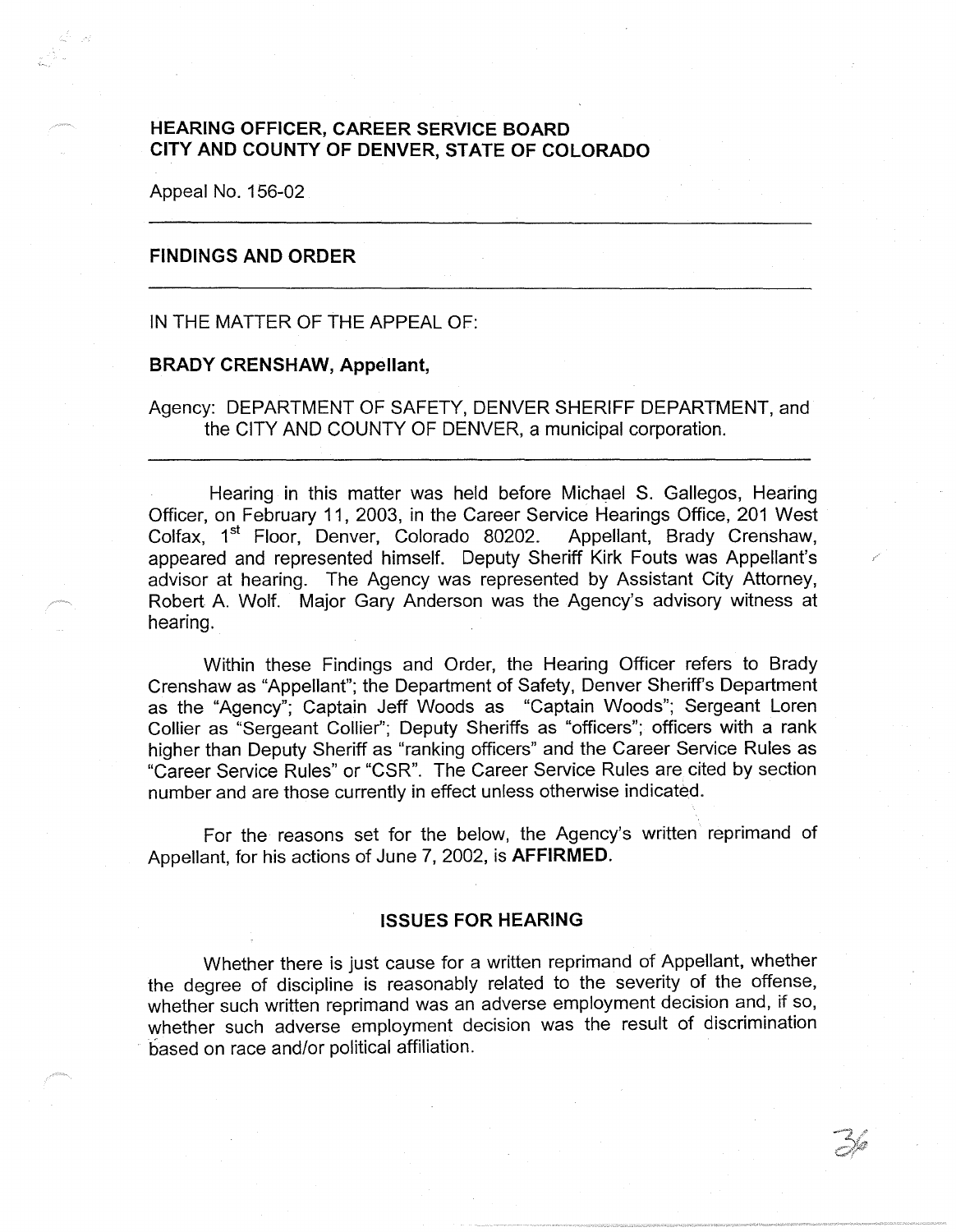### **BURDEN OF PROOF**

The burden of proof is upon the Agency to show, by a preponderance of the evidence, that there is just cause for a written reprimand of Appellant, for his actions on June 7, 2002, and that the degree of discipline is reasonably related to the severity of the offense. The burden of proof, regarding Appellant's claim of discrimination, is initially upon Appellant to establish a prima facie case of discrimination based on race.

### **PRELIMINARY MATTERS**

Appellant's request to subpoena and view the personnel files of Sergeant Collier and Captain Woods was denied by written order dated February 10, 2003.

Prior to hearing in this matter, the Hearing Officer advised the parties of the burden of proof on each issue for hearing. The Hearing Officer explained that, regarding his claim of discrimination, Appellant could establish a prima facie case by presenting evidence that would tend to prove Appellant belongs to a protected class, was qualified for the job at issue, suffered an adverse employment decision and that the circumstances give rise to an inference of discrimination. (See Colorado Civil Rights Commission v. Big O Tires, Inc., 940 P. 2d 397 (1997).) The Hearing Officer noted for the record that Appellant is African-American or Black. The Agency stipulated that Appellant is qualified for the job at issue.

Appellant's Exhibit C was accepted into evidence without objection. Judicial Notice was taken of Appellant's Exhibits A and B, already contained in the hearing file, and of Executive Order 112 regarding Violence in the Workplace. The Agency's Exhibits 1, 2, 7, 8 and 9 were accepted into evidence without objection.

### **FINDINGS OF FACT**

Based on the evidence presented at hearing, the Hearing Officer finds the following to be fact:

1. Appellant received a written reprimand for his actions of June 7, 2002. After an internal investigation, a pre-disciplinary meeting was held on August 15, 2002. By letter dated August 19, 2002, Appellant was notified of the disciplinary hearing board's decision to issue a written reprimand. He timely filed his appeal of the Agency's decision on August 23, 2002.

2. A written reprimand is a disciplinary action addressed in Career Service Rules.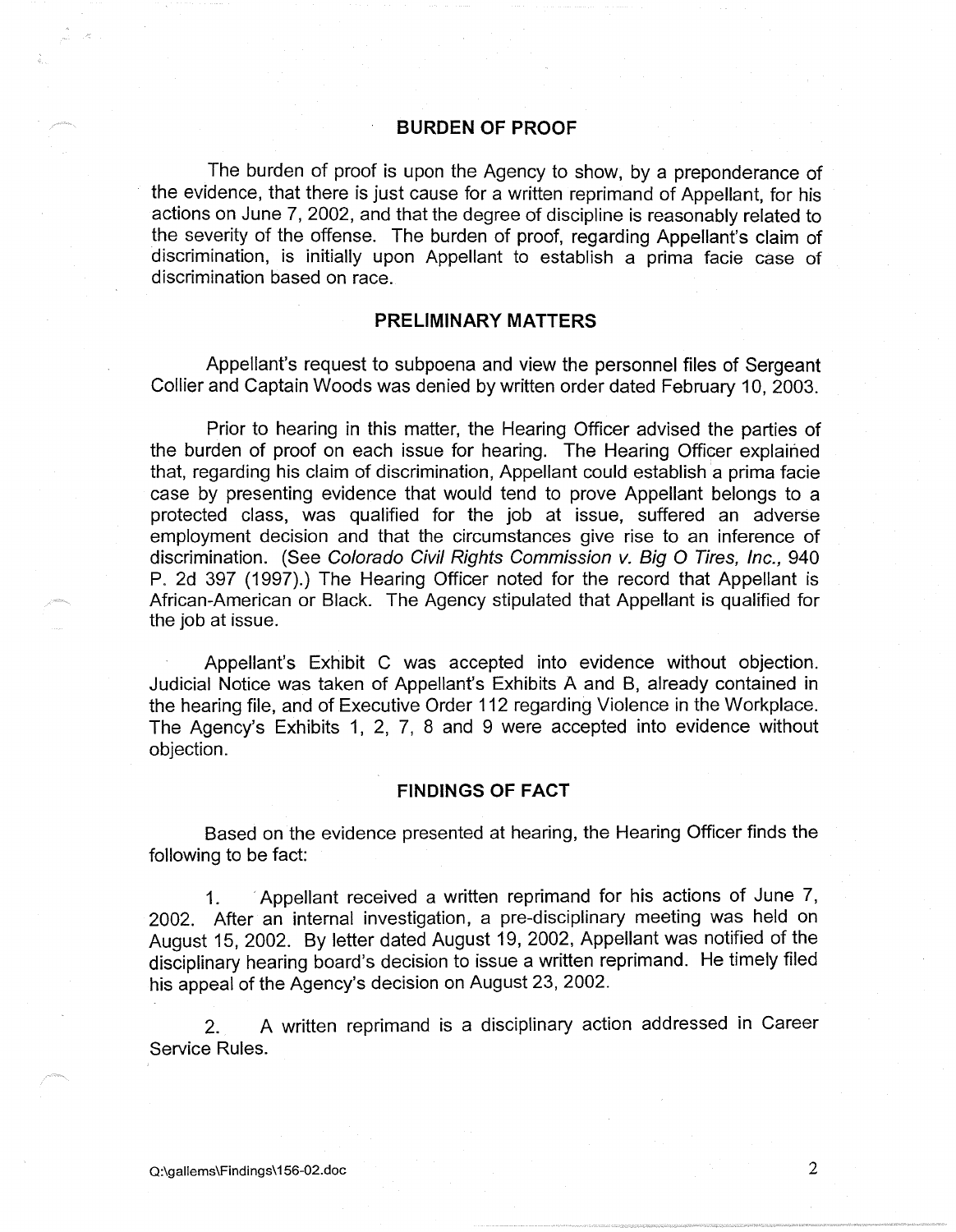3. Appellant is an officer assigned to the Denver County Jail. He works the first shift, also known as the first watch, from 1 :30 a.m. to 12 Noon. On June 7, 2002, Appellant was assigned to Kitchen Security. The Kitchen Security officer is required to be in the kitchen area once meal preparation begins because there are potentially lethal weapons, such as knives, in use. Meal preparation begins at approximately 4:00 a.m.

4. Before meal preparation began on June 7, 2002, Appellant was at the East End Corridor in the jail. At approximately 4:00 a.m., Sergeant Collier called Officer Hayes at the East End Corridor and asked if there were any other officers there. Officer Hayes told Sergeant Collier that Appellant was there. Sergeant Collier told Officer Hayes to tell Appellant to go relieve "9-Charlie" so the officer there could do the "fence pull". 9-Charlie is cellblock 9-C.

5. A "fence pull" is a security check of the perimeter of Denver County Jail grounds, completed by Denver County Sheriffs officers on duty. At the Denver County Jail there is no officer's assignment, duty or post that is exempt from assignment to fence pull.

6. Officer Hayes advised Appellant that Sergeant Collier wanted him (Appellant) to relieve 9-Charlie so the officer there, Officer Jordan, could do the fence pull.

7. At the Denver County Jail direct orders are routinely communicated from ranking officers on duty to subordinate officers through other officers. The officer relaying the order routinely communicates from whom the order comes to the officer receiving the order. To require that all direct orders be given in person would be impracticable and an inefficient use of ranking officers' time on duty.

8. Deputy Sheriffs or officers do not have the authority to order other officers to perform, or leave, a particular assignment.

9. Appellant did not relieve Officer Jordan from 9-Charlie. He felt that his duties as Kitchen Security prevented him from relieving Officer Jordan at that time. Appellant did not attempt to verify or clarify the order with Officer Hayes or Sergeant Collier. Rather, Appellant willfully did not follow the order.

10. Approximately 1/2 hour after Sergeant Collier told Officer Hayes to communicate his order to Appellant, Sergeant Collier noticed that the trainees assigned to Officer Jordan were still waiting for Jordan to join them to do the fence pull.

11. Sergeant Collier saw Appellant in the East End Corridor. He hurriedly walked up to Appellant. Sergeant Collier's face was flushed, he appeared to be upset and he started poking his finger toward Appellant's upper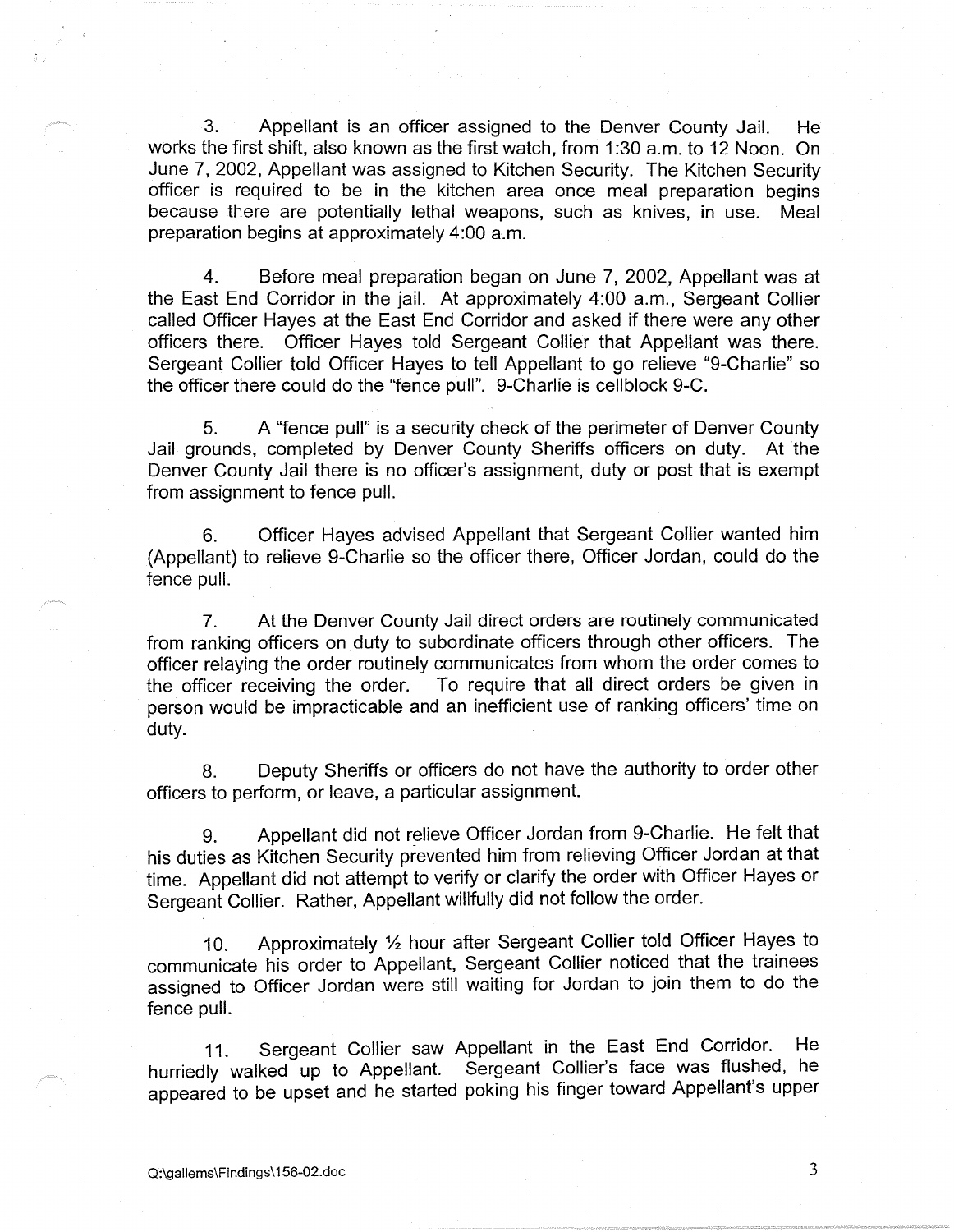body. In a loud voice, Sergeant Collier asked Appellant, "Where did I tell you to be?" Appellant responded that he did not take orders from Deputies and calmly walked away from Sergeant Collier. Sergeant Collier ordered Appellant to return to where Sergeant Collier was standing. Appellant kept walking. Sergeant Collier then ordered Appellant to the Sergeants' office. Appellant then walked to the Sergeant's office.

12. Sergeant Collier asked Captain Woods to "stand by" while he spoke with Appellant in the Sergeant's office. Captain Woods agreed to do so. Appellant asked Officer Cannon to stay in the Sergeant's office as Appellant's representative. Officer Cannon agreed to do so. When Sergeant Collier asked Appellant why he didn't relieve Officer Jordan, Appellant responded, "because I don't take orders from Deputies". Appellant asked Sergeant Collier how he knew that Appellant was available to relieve 9-Charlie and accused Collier of being prejudiced. Appellant said, "How do you know it was me on the East End, don't we all look alike to you?"

13. Appellant is African-American. Sergeant Collier is white or Anglo-American. When Appellant asked, "How do you know it was me on the East End, don't we all look alike to you?" Appellant was suggesting that Sergeant Collier thinks all Black or African-American people look alike and/or are not worthy of being distinguished from one another.

14. Appellant believes that the June 7, 2002 incident occurred because he is Black or African-American. He believes he was set-up for disciplinary action.

15. During the meeting in the Sergeants' office, there was animated and excited discussion about whether Appellant's duties as Kitchen Security would allow him to relieve 9-Charlie. Neither Captain Woods nor Sergeant Collier differentiated Kitchen Security from Dining Room Officer (ORO) duty. Sergeant Collier dismissed Appellant to return to his assigned post as Kitchen Security.

16. ORO duty differs from Kitchen Security in that the ORO is required to be in the dining area only at times when inmates are present, that is, at mealtime. Kitchen Security must be present during meal preparation, at mealtimes and during clean up from mealtimes whether inmates are present or not. That is, Kitchen Security duty hours are longer, both before and after meals, than ORO duty.

17. Sergeant Collier asked Captain Woods if he (Collier) could send Appellant home. Captain Woods agreed that it would be appropriate but referred Sergeant Collier to Captain Scott, the Captain on Duty.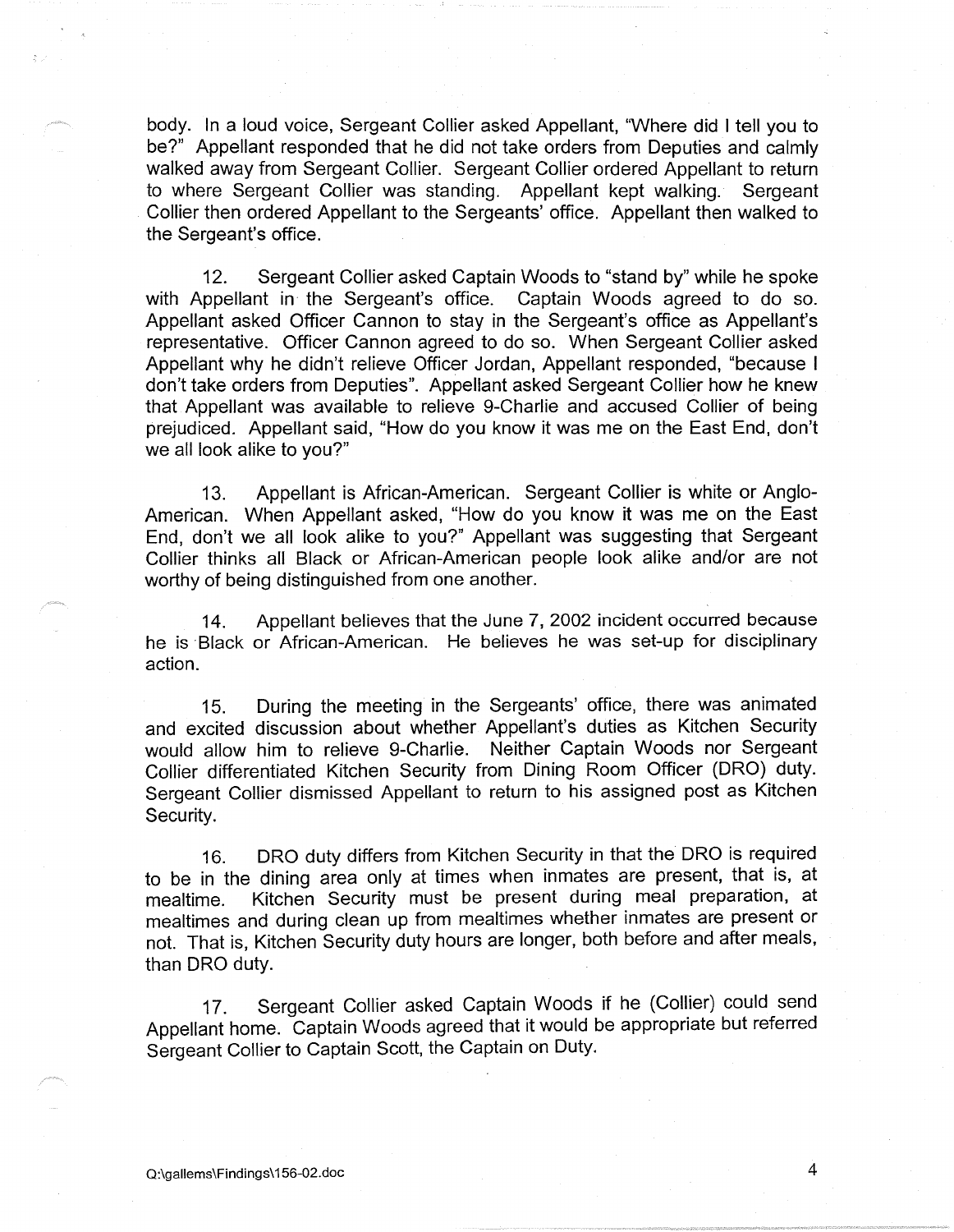18. Sergeant Collier went the Captains' office to speak with Captain Scott. Sergeant Collier told Captain Scott that he was going to send Appellant home. However, after Sergeant Collier "cooled down", Sergeant Collier asked Captain Scott if he could send Appellant home. Captain Scott knew that he had enough officers to cover necessary assignments. Therefore, Captain Scott gave Sergeant Collier permission to send Appellant home.

19. The Denver Sheriffs Department is a para-military organization. The officers assigned to the Denver County Jail are assigned specific duties or given orders in order to provide security.

20. If an officer disagrees with an order that has been relayed to him or her, the officer may seek verification or clarification from the ranking officer giving the order or the officer may go to another ranking officer or the Watch Commander. However, to simply ignore the order leaves assignments uncovered and causes a potential breach of security.

21. A breach of security at the Denver County Jail could lead to an escape by inmates or could precipitate injuries to inmates, officers or other jail staff, for example in an escape or a terrorist attack.

22. Actions that lead to a potential breach of security are considered serious in that such actions are contrary to the duty of officers to provide security. Disobedience to an order relayed in routine fashion causes a breakdown in the process used to provide security at the Denver County Jail. Therefore, disobedience to an order is considered, in and of itself, to be a breach of security.

23. On June 10, 2002, the Internal Investigations unit was assigned to investigate the June 7, 2002 incident involving Appellant. The internal investigation of the June 7, 2002 incident found no evidence of discrimination against Appellant. A recommendation for discipline for inappropriate behavior was given to Division Chief Moore.

24. Appellant never reported any threats or threatening actions toward Appellant by Sergeant Collier.

25. The Agency's disciplinary hearing board considered Appellant's excellent work history in determining whether to impose disciplinary action and, if so, the type and severity of discipline necessary to correct Appellant's behavior. The disciplinary hearing board considered Appellant's actions of June 7, 2002 to be serious, in that his actions affected the security of the Jail. Therefore, the disciplinary hearing board considered suspension but imposed a lesser disciplinary action due to Appellant's work history.

26. The circumstances surrounding the June 7, 2002 incident do not give rise to an inference of discrimination based on race.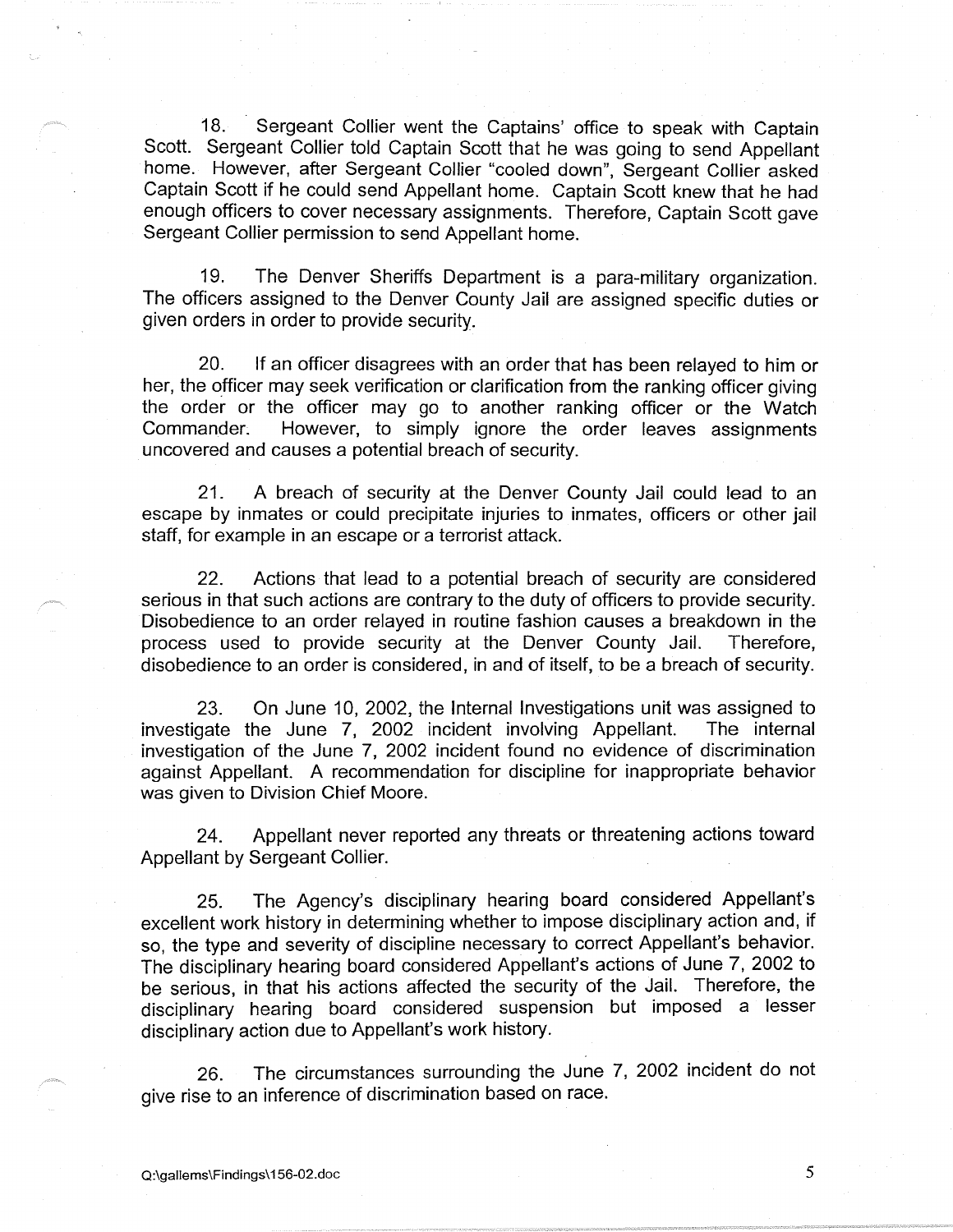#### **DISCUSSION**

**1. Prima Facie case of Discrimination:** Appellant must establish a prima facie case of discrimination by presenting evidence that tends to prove Appellant belongs to a protected class, was qualified for the job at issue, suffered an adverse employment decision and that the circumstances give rise to an inference of discrimination. (See Colorado Civil Rights Commission v. Big O Tires, Inc., 940 P. 2d 397 (1997).) In this case, Appellant belongs to a protected class in that he is African-American. The Agency stipulated that Appellant is qualified for the job at issue. Neither party argued regarding the issue of whether a written reprimand is an adverse employment decision under current law. However, the Hearing Officer need not address whether a written reprimand is an adverse employment decision in this case because, based on all the evidence presented at hearing, the circumstances surrounding the June 7, 2002 incident do not give rise to an inference of discrimination.

In his Prehearing Statement, Appellant argues that the incident on June 7, 2002 "was a well-planned set up because of my position as President of the Black Sheriffs and because of previous incidents that have happened between this Captain and Sgts with Black Deputies." However, at hearing there was no competent evidence presented of any previous incidents between Captain Woods or Sergeant Collier and Black officers. Both the testimony and exhibits presented at hearing were limited to a discussion of the June 7, 2002 incident. No other specific actions or incidents were identified for the record at hearing.

Appellant's June 10, 2002 letter or memorandum to Director Oliva begins, "The time has come to inform you about the harassing and abusive treatment that other minorities, the members of the Black Sheriffs and myself have experienced working at the Sheriffs Dept." However, the letter goes on to discuss only the June 7, 2002 incident. (See Exhibit 2.) Hearing testimony regarding racial or discriminatory actions or comments was also limited to the June 7, 2002 incident. (See Findings of Fact, paragraphs 12, 13 and 14.) Appellant made the June 7, 2002 comment. No competent evidence of other incidents, actions or comments was presented at hearing. The Hearing Officer therefore concludes that, even if a written reprimand was found to be an adverse employment decision, there is insufficient evidence from which to infer that the written reprimand was a "set-up" or was in any way related to discrimination based on race or political affiliation. Therefore, Appellant has not met his initial burden to show that the circumstances surrounding his written reprimand give rise to an inference of discrimination.

**2. Just Cause and Degree of Discipline:** In its written reprimand, the Agency alleges that Appellant's actions of June 7, 2002 violated the following rules: CSR 16-50 A (1), (7) and (20) in that Appellant engaged in willful neglect of duty and refusing to comply with the order of an authorized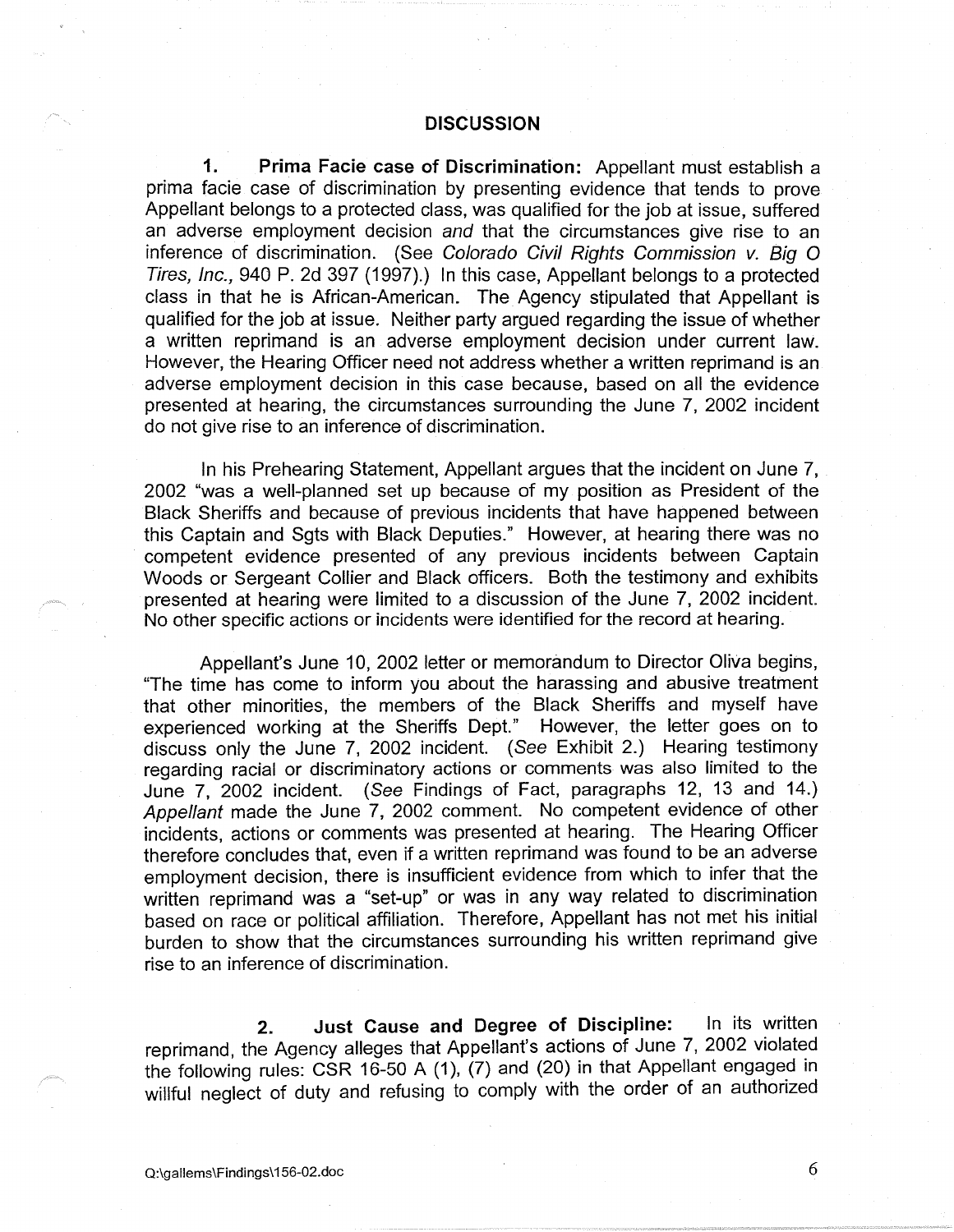supervisor which are cause for dismissal or a lesser discipline, CSR 16-51 A (5) in that Appellant failed to observe departmental regulations and failed to comply with the instructions of authorized supervisor which is cause for progressive<br>discipline. Specifically the Agency alleges that Appellant failed to observe Specifically the Agency alleges that Appellant failed to observe Denver Sheriff Departmental Rules and Regulations 200.12 and 300.19 which state, respectively: "Deputy Sheriffs and employees shall not disobey neglect or refuse to obey any lawful order of a supervisor." and "Deputy Sheriffs and employees shall not violate any lawful rule, duty, procedure or order."

In this case, it is clear that Appellant's failure to follow order on June 7, 2002 was willful because he made no attempt to verify or clarify the order or from whom it came. Additionally, Officer Hayes credibly testified he advised Appellant that the order came from Sergeant Collier. No competent evidence was presented to counter Officer Hayes' testimony. If Appellant did not agree with the order, or felt that he could not comply with the order due to his duties as Kitchen Security, his duty was to relay that information to Sergeant Collier or another available ranking officer. He did not do so. Therefore, the Hearing Officer concludes that Appellant's actions of June 7, 2002 were a violation of the Career Service Rules and Agency rules cited by the Agency in it's written reprimand. (See Exhibit 9.)

Career Service Rules provide, in pertinent part: "The purpose of discipline is to correct inappropriate behavior or performance. The type and severity of discipline depends on the gravity of the infraction. The degree of discipline shall be reasonably related to the seriousness of the offense and take into consideration the employee's past record." (See CSR 16-10.) In this case, the Agency considered Appellant's past record in determining whether to impose disciplinary action and, if so, the type and severity of discipline necessary to correct Appellant's behavior. The Agency considered Appellant's actions of June 7, 2002 to be serious, in that his actions affected the security of the jail. Therefore, the disciplinary hearing board considered suspension but imposed a lesser disciplinary action due to Appellant's excellent work history. Based on all the evidence presented at hearing, the Hearing Officer concludes that Appellant's failure to obey an order is just cause for discipline and, given the potential breach of security caused by Appellant's actions, the Agency's decision to issue a written reprimand to Appellant for his actions of June 7, 2002 is reasonably related to the severity of the offense.

**3. Appellant's allegation of violations of Career Service Rules:**  Appellant alleges that the following Career Service Rules were violated: CSR 16- 50 A. 3), 10), 17) and 18). That is, he alleges that Sergeant Collier and Captain Woods engaged in dishonesty, discrimination or harassment (addressed above), conduct which violates the Charter of the City and County of Denver or the Revised Municipal Code and/or violates Executive Order 112 with regard to the June 7, 2002 incident. It is clear there were communication problems on June 7,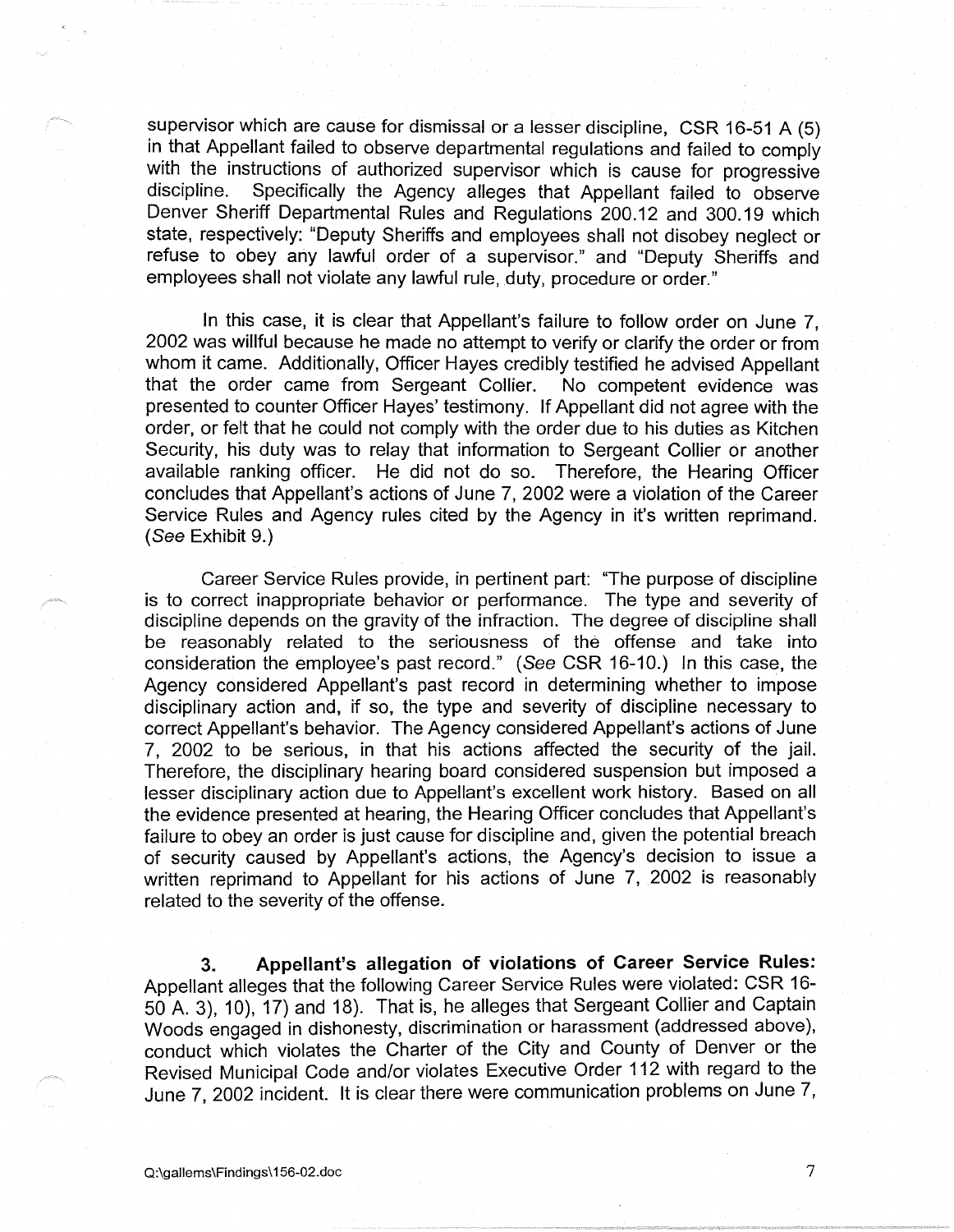2002. (See Findings of Fact, paragraphs 4, 6, 7, 9, 11, 12, 15 and 16.) However, the Hearing Officer received no competent evidence. of dishonesty on the part of either Sergeant Collier or Captain Woods and no competent evidence of any specific violation of the Charter of the City and County of Denver or the Revised Municipal Code by Sergeant Collier or Captain Woods. Appellant alleges that Sergeant Collier violated Executive Order 112 regarding workplace violence. However, Appellant never reported any specific instance of workplace violence. The Hearing Officer concludes that while some of Sergeant Collier's actions on June 7, 2002, such as poking his finger at Appellant, may have been inappropriate, such actions did not violate Executive Order 112.

Additionally, Appellant alleges violations of CSR 15-101, 15-102, 15-102E, 15-106, 15-110 A, 15-111 B, 15-112 and 15-120. That is, Appellant alleges discrimination, harassment, intimidation, threats, hostility and retaliation based on his membership in the Black Sheriffs fraternal organization. However, the Hearing Officer received no competent evidence of actions or incidents other than the June 7, 2002 incident. For the reasons indicated above, the Hearing Officer concludes that Sergeant Collier's actions, in response to Appellant's failure to comply with an order, may have been inappropriate. However, Sergeant Collier's actions of June 7, 2002 as reported to the Hearing Officer, do not rise to the level of discrimination, harassment, intimidation, threats, hostility or retaliation.

### **CONCLUSIONS OF LAW**

1. The Hearing Officer has jurisdiction to make and issue Findings, conclusions and Order in this matter.

2. Appellant has not met his initial burden to present evidence that tends to show the circumstances surrounding his written reprimand give rise to an inference of discrimination.

3. The Agency has met its burden to show there was just cause for its' written reprimand of Appellant for his actions of June 7, 2002 and that the level of discipline imposed is reasonably related to the severity of the offense.

#### **ORDER**

Therefore, for the reasons stated above, the undersigned Hearing Officer AFFIRMS the Agency's decision to issue a written reprimand to Appellant for his actions of June 7, 2002. Appellant's claims of Career Service Rule violations, workplace violence, discrimination and harassment are dismissed.